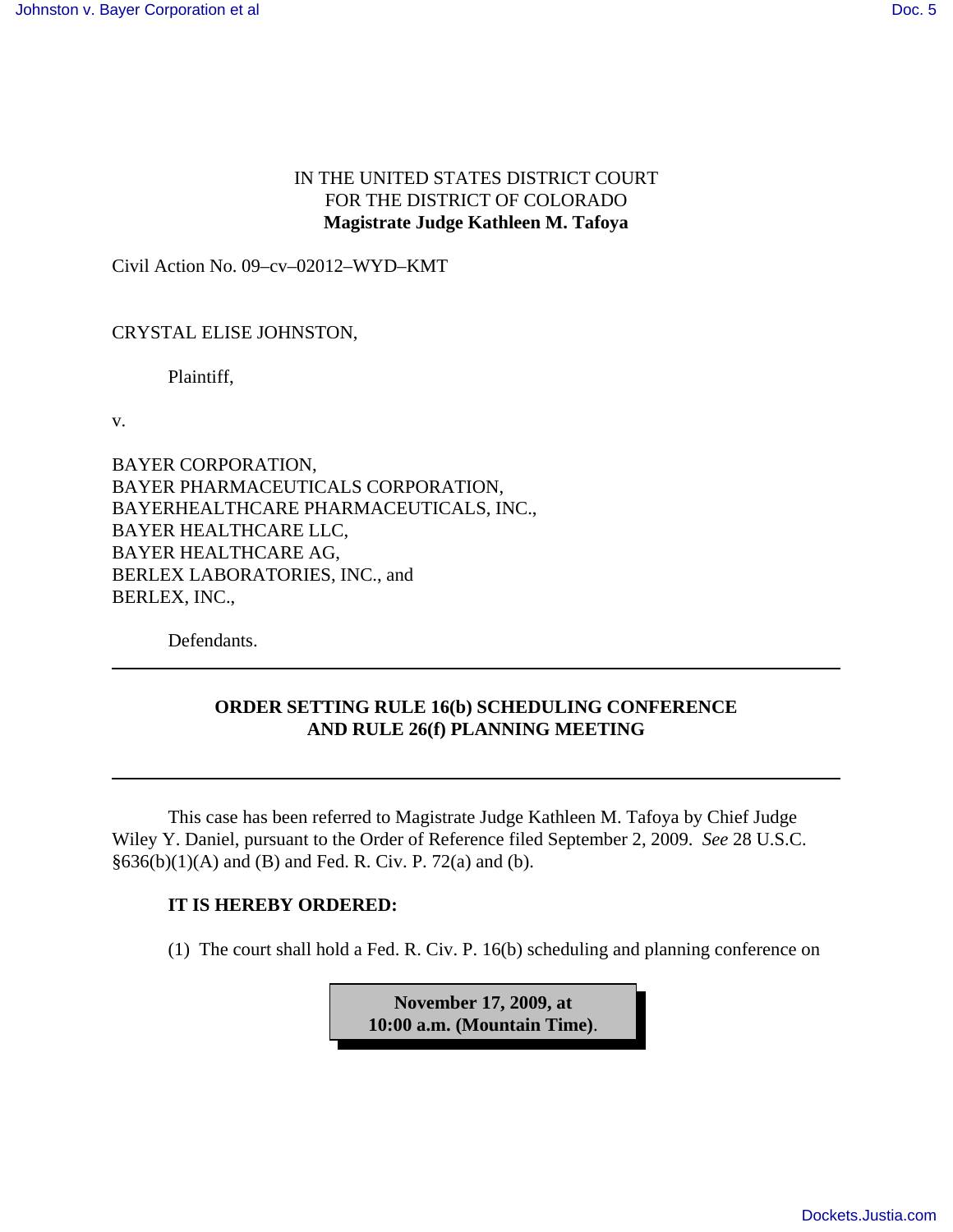The conference shall be held in Courtroom C-201, Second Floor, of the Byron Rogers U.S. Courthouse, 1929 Stout Street, Denver, Colorado. If this date is not convenient for any party<sup>1</sup>, he or she shall file a motion to reschedule the conference to a more convenient time. **Please remember that anyone seeking entry into the Byron Rogers United States Courthouse will be required to show valid photo identification. See D.C.COLO.LCivR 83.2B.**

A copy of instructions for the preparation of a scheduling order and a form scheduling order can be downloaded from the Court's website at www.co.uscourts.gov/forms-frame.htm (Click on "Civil Forms" in the blue box at the top of the screen and scroll down to the bold heading "Standardized Order Forms"). Parties shall prepare the proposed scheduling order in accordance with the Court's form.

The parties shall submit their proposed scheduling order, pursuant to District of Colorado Electronic Case Filing ("ECF") Procedures V.L., on or before:

> **5:00 p.m. (Mountain Time) on November 10, 2009.**

Attorneys and/or *pro se* parties not participating in ECF shall submit their proposed scheduling order on paper to the Clerk's Office. However, if any party in the case is participating in ECF, it is the responsibility of that party to submit the proposed scheduling order pursuant to the District of Colorado ECF Procedures.

The plaintiff shall notify all parties who have not yet entered an appearance of the date and time of the scheduling/planning conference, and shall provide a copy of this Order to those parties.

(2) In preparation for the scheduling/planning conference, the parties are directed to confer in accordance with Fed. R. Civ. P. 26(f), on or before:



The court strongly encourages the parties to meet face to face, but should that prove impossible, the parties may meet by telephone conference. All parties are jointly responsible for arranging and attending the Rule 26(f) meeting.

<sup>&</sup>lt;sup>1</sup>The term "party" as used in this Order means counsel for any party represented by a lawyer, and any *pro se* party not represented by a lawyer.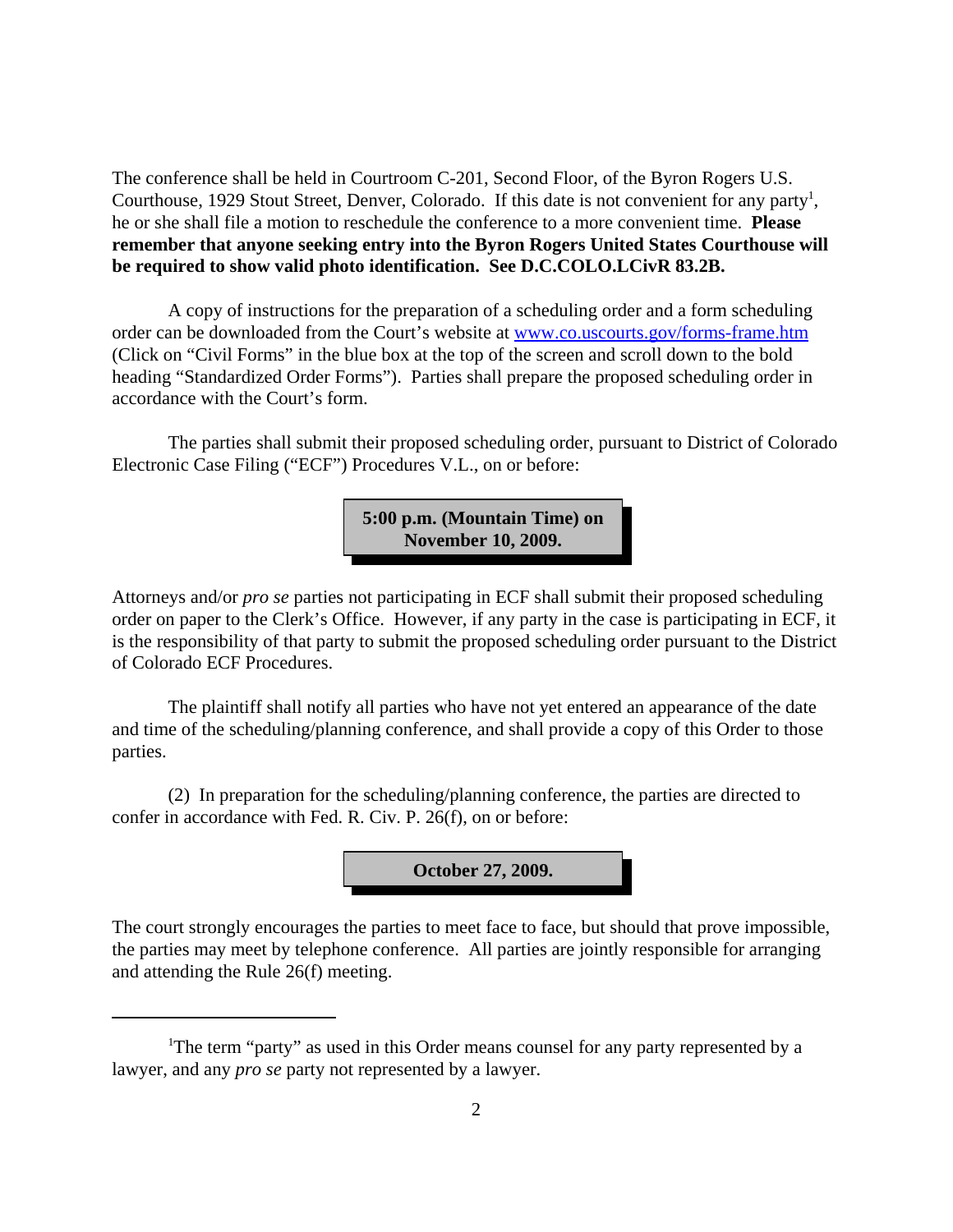During the Rule 26(f) meeting, the parties shall discuss the nature and basis of their claims and defenses and the possibilities for a prompt settlement or resolution of the case, make or arrange for the disclosures required by Fed. R. Civ. P. 26(a)(1), and develop their proposed scheduling/discovery plan. The parties should also discuss the possibility of informal discovery, such as conducting joint interviews with potential witnesses, joint meetings with clients, depositions via telephone, or exchanging documents outside of formal discovery.

In those cases in which: (i) the parties' substantive allegations involve extensive computer-generated records; (ii) a substantial amount of disclosure or discovery will involve information or records in electronic form (*i.e.,* e-mail, word processing, databases); (iii) expert witnesses will develop testimony based in large part on computer data and/or modeling; or (iv) any party plans to present a substantial amount of evidence in digital form at trial, the parties shall confer regarding steps they can take to preserve computer records and data, facilitate computer-based discovery and who will pay costs, resolve privilege issues, limit discovery costs and delay, and avoid discovery disputes relating to electronic discovery. The parties shall be prepared to discuss these issues, as appropriate, in the proposed Scheduling Order and at the scheduling and planning conference.

These are the minimum requirements for the Rule 26(f) meeting. The parties are encouraged to have a comprehensive discussion and are required to approach the meeting cooperatively and in good faith. The parties are reminded that the purpose of the Rule 26(f) meeting is to expedite the disposition of the action, discourage wasteful pretrial activities, and improve the quality of any eventual trial through more thorough preparation. The discussion of claims and defenses shall be a substantive, meaningful discussion.

The parties are reminded that pursuant to Fed. R. Civ. P. 26(d), no discovery shall be sought prior to the Rule 26(f) meeting.

(3) The parties shall comply with the mandatory disclosure requirements of Fed. R. Civ. P.  $26(a)(1)$  on or before:



Counsel and parties are reminded that mandatory disclosure requirements encompass computerbased evidence which may be used to support claims or defenses. Mandatory disclosures must be supplemented by the parties consistent with the requirements of Fed. R. Civ. P. 26(e). Mandatory disclosures and supplementation are not to be filed with the Clerk of the Court.

(5) All parties are expected to be familiar with the United States District Court for the District of Colorado Local Rules of Practice (D.C.COLO.LCivR.). Copies are available from